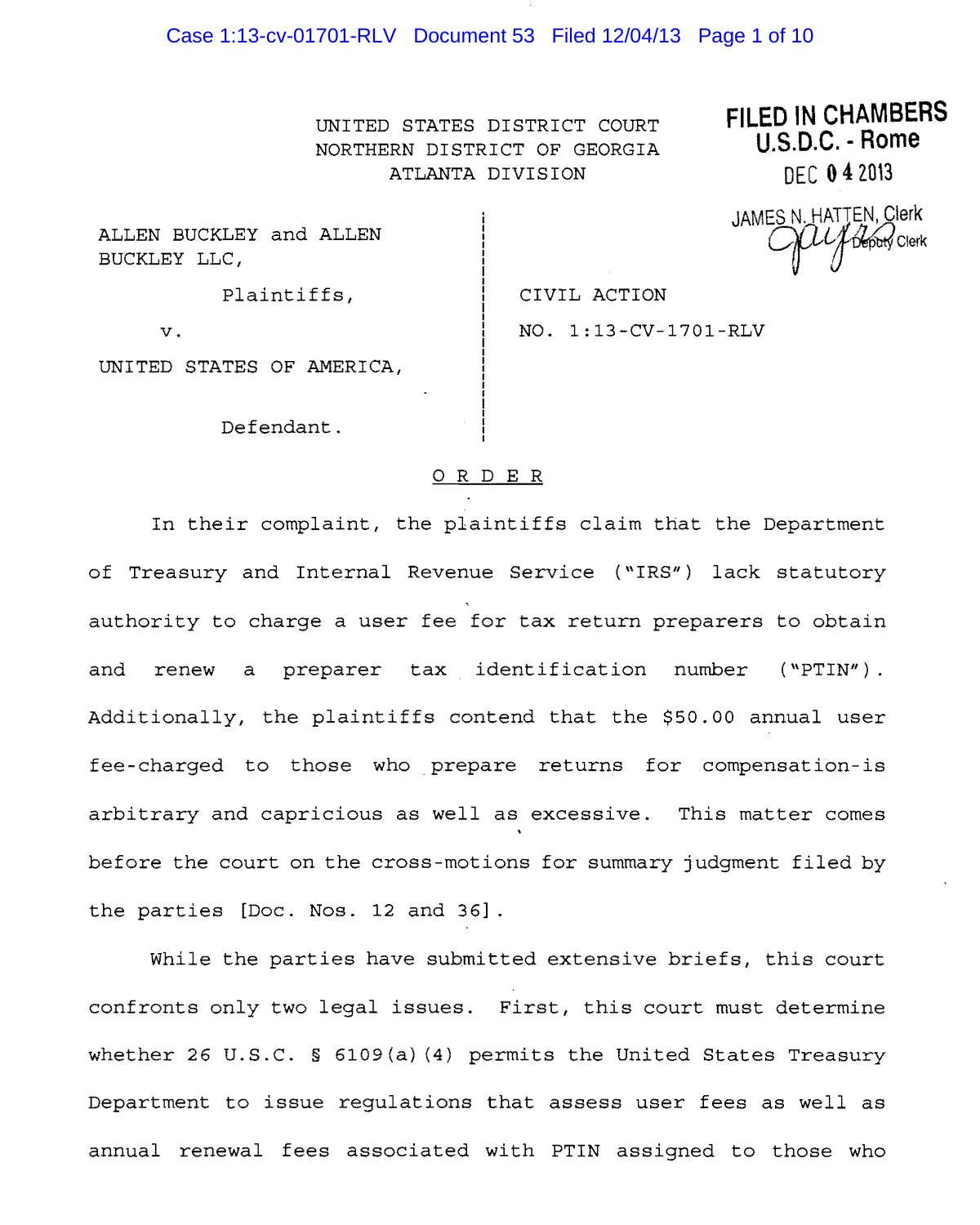### Case 1:13-cv-01701-RLV Document 53 Filed 12/04/13 Page 2 of 10

prepare tax forms for compensation.<sup>1</sup> Second, this court must determine whether the annual renewal fee assessed for renewing one's PTIN number is either arbitrary and capricious or excessive.

According to the plaintiffs, no law allows the United States Treasury Department or the IRS to assess the user fees and associated annual renewal fees in question. Additionally, the plaintiffs argue that the annual fee is either arbitrary and capricious or excessive. Relying upon Loving v. Internal Revenue Service, 2013 U.S. Dist. LEXIS.7980 (D.D.C. Jan. 18, 2013), the plaintiffs argue that this court should strike down what they characterize as improper licensing and annual registration fees assessed against those individuals who prepare taxes for compensation. In contrast, the defendant relies upon the Eleventh Circuit's decision Brannen v. United States, 682 F.3d 1316 (11th Cir. 2012), and argues that the \$50.00 annual PTIN user fee is lawful. Moreover, the defendant argues that the Loving decision does not invalidate the PTIN user fee at issue in this case. Lastly, the defendant argues that because the \$50.00 annual user fee satisfies all of the statutory requirements and presidential

"2

<sup>&</sup>lt;sup>1</sup> In relevant part, § 6109(a)(4) states: "Any return or claim for refund prepared by a tax return preparer shall bear such identifying number for securing proper identification of such preparer, his employer, or both, as may be prescribed."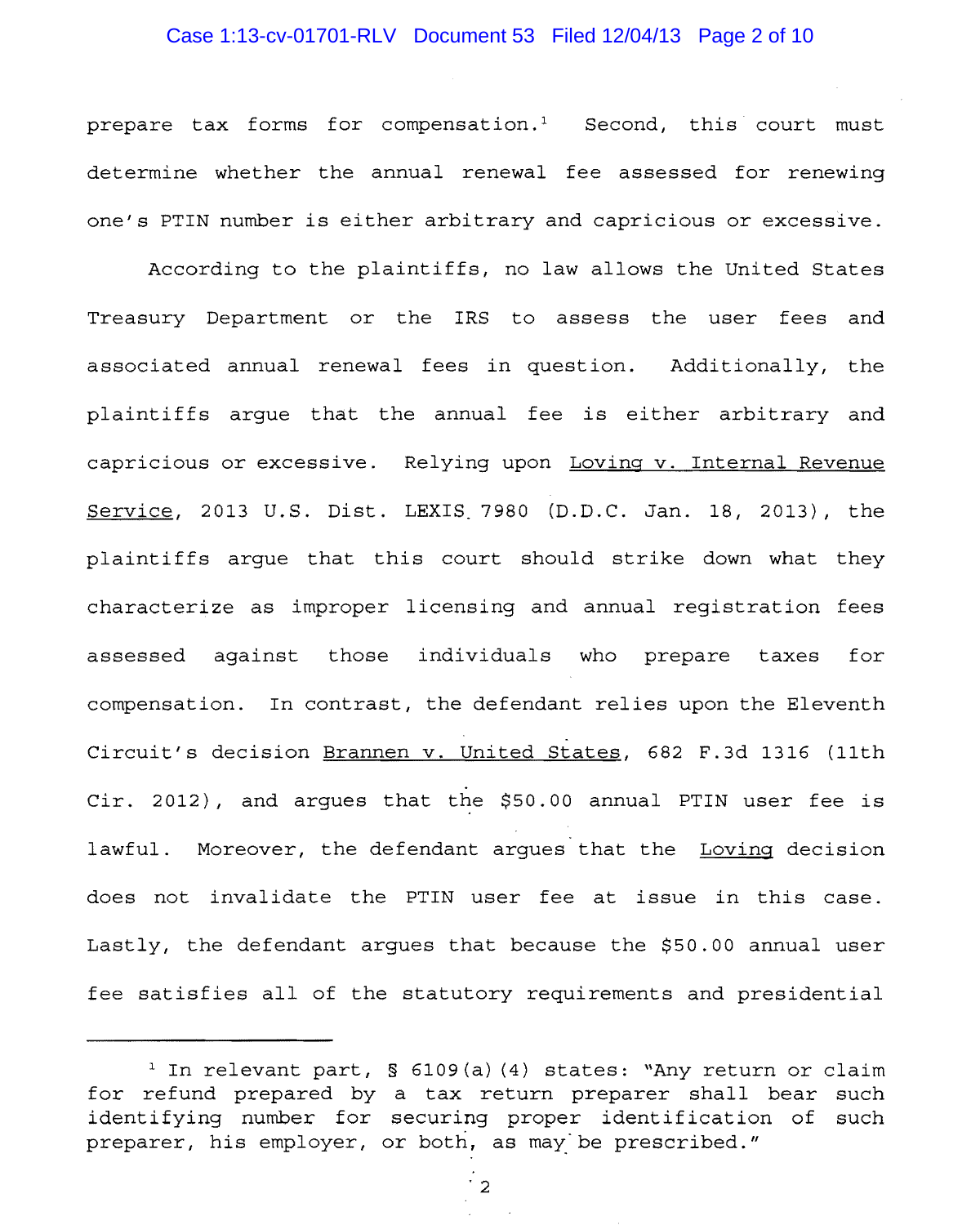### Case 1:13-cv-01701-RLV Document 53 Filed 12/04/13 Page 3 of 10

policies, the \$50.00 annual fee is neither arbitrary and capricious nor excessive. On all points, the court agrees with the defendant.

As a preliminary matter, the court notes that the Eleventh Circuit in Brannen v. United States, 682 F. 3d 1316 (11th Cir. 2012), held that the regulation imposing a user fee to obtain a PTIN passed constitutional muster for the reasons set forth on pages 8-11 of the defendant's motion for summary judgment. Specifically, the Eleventh Circuit in Brannen held that the imposition of a user fee was established in accordance with the statutory authority set forth in 31 U.S.C. § 9701, which enables agencies to charge agency user fees. Moreover, the Eleventh Circuit in Brannen held that the user fee associated with the PTIN number confers a special benefit on tax return preparers who prepare the tax returns of others for compensation and therefore satisfies Independent Offices Act, 31 U.S.C. § 9701. Because this court can find no reason for ignoring the Eleventh Circuit's clear guidance in Brannen, the court GRANTS the defendant's motion for summary judgment to the extent that the plaintiffs challenged the constitutionality of the imposition of the original user fee.

One of the main arguments in the plaintiffs' pleadings is that anyone has the right to prepare a tax return for compensation without having to obtain a PTIN, pay an initial user fee, or pay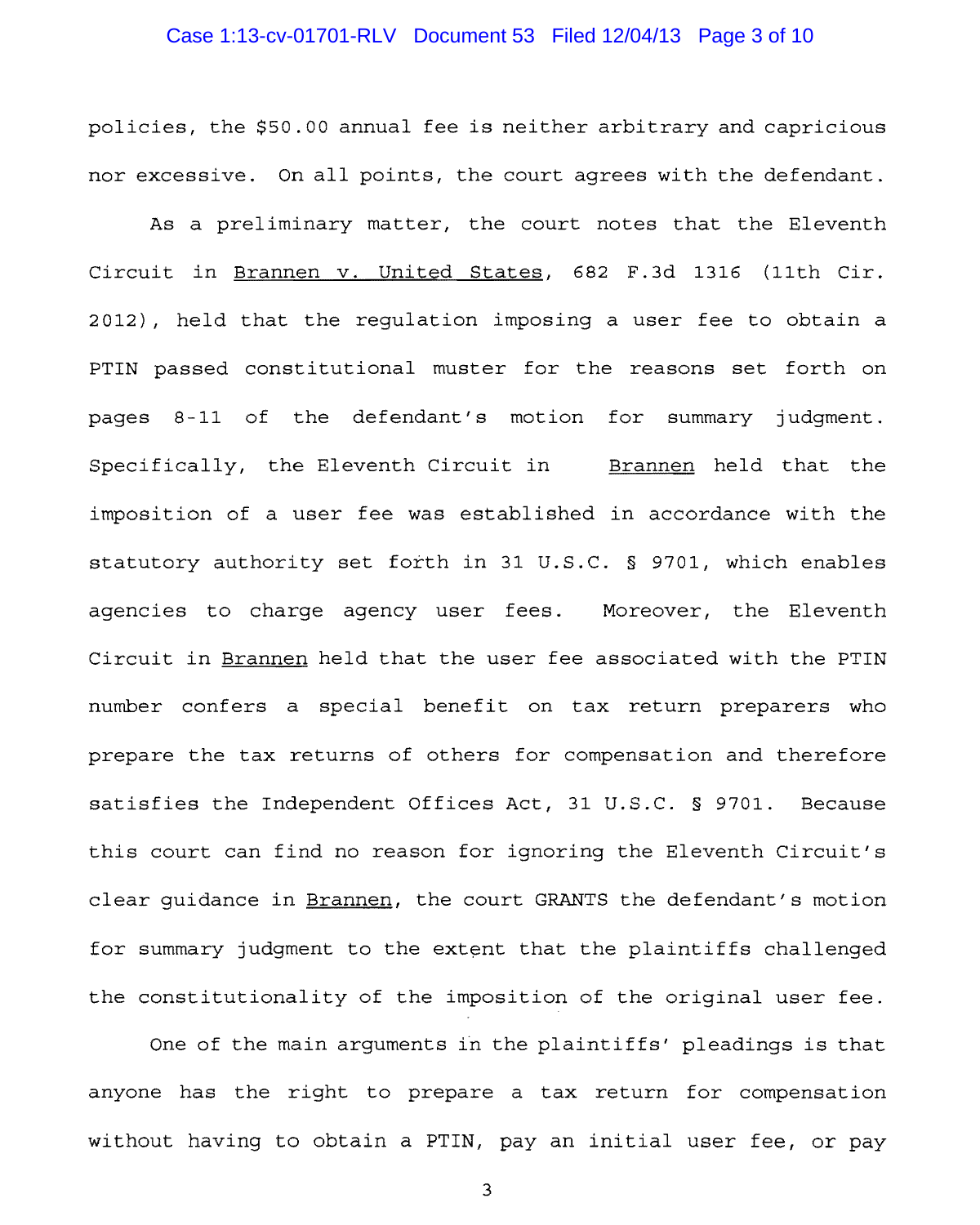### Case 1:13-cv-01701-RLV Document 53 Filed 12/04/13 Page 4 of 10

renewal user fees. However, this argument was clearly rejected by the Eleventh Circuit in Brannen. According to the Eleventh Circuit in Brannen, a PTIN user fee could be charged for the issuance of a PTIN number because the issuance of a PTIN number confers a benefit upon those who prepare the tax returns of others for compensation. Thus, while the plaintiffs now argue that the individuals have a right to prepare the tax returns of others for compensation without paying for a PTIN user fee, the Eleventh Circuit already has addressed and rejected this argument in Brannen.

In their pleadings, the plaintiffs also attempt to arque that they are not challenging the same fee as reviewed in Brannen. According to the plaintiffs, Brannen examined the original user fee, while they are now challenging the assessment of the annual renewal fee. While the plaintiffs are correct that the Eleventh Circuit in Brannen only examined the original user fee rather than the renewal fee that is at issue here, the court concludes that this difference is of no legal consequence. As the defendant correctly notes on page 11 of its motion for summary judgment, the renewal user is authorized for the same reasons the original user fee is authorized. Like the imposition of the original user fee, which was held lawful by the Eleventh Circuit in Brannen, this court concludes that charging a renewal user fee is also well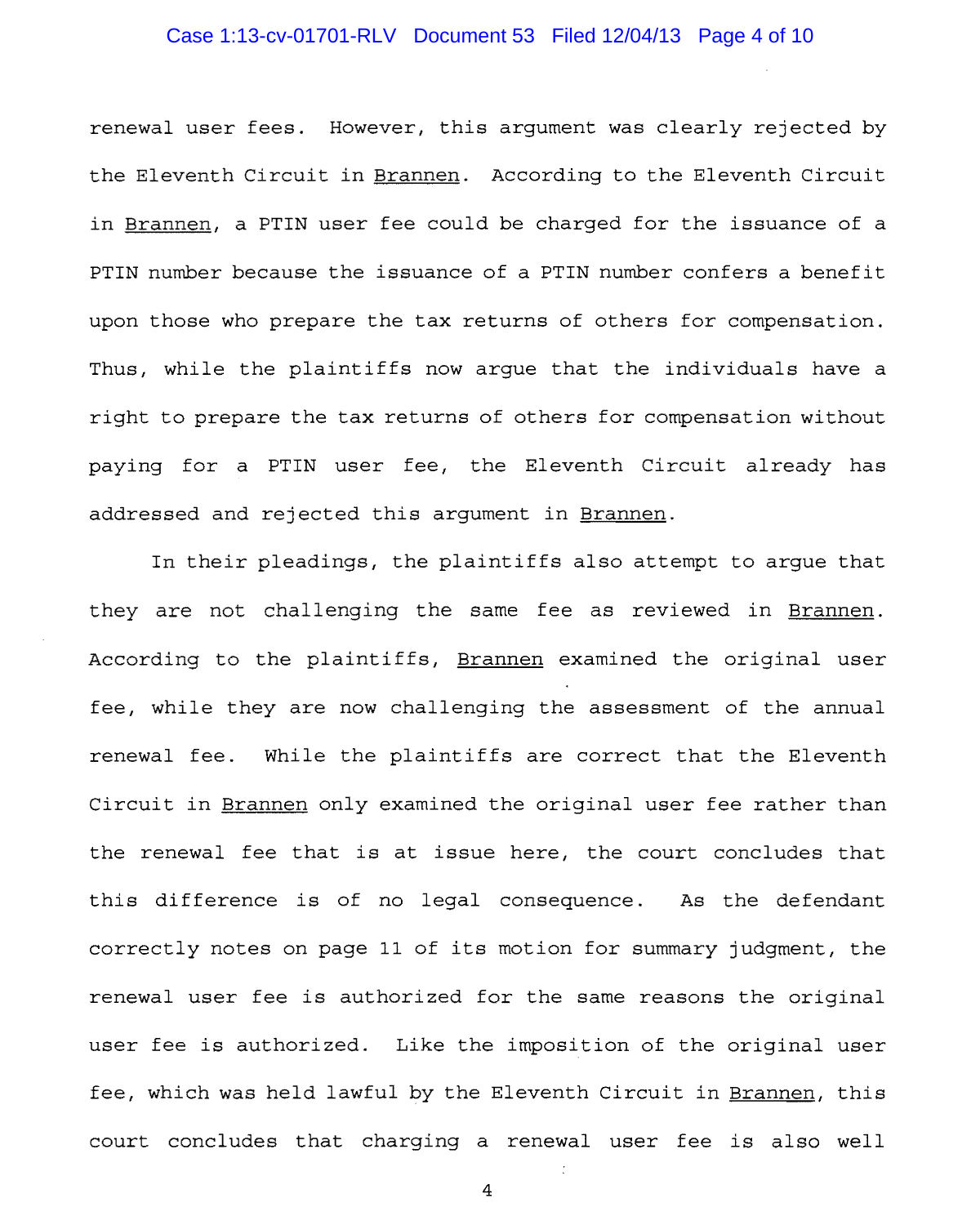### Case 1:13-cv-01701-RLV Document 53 Filed 12/04/13 Page 5 of 10

within the agency's statutory authority. In reaching this conclusion, the court notes that the renewal fee, like the original fee, confers a special benefit upon tax return preparers, i.e., the ability to file tax returns on behalf of others for compensation.

Next, the plaintiffs argue that the Eleventh Circuit incorrectly decided Brannen. According to the plaintiffs, the Eleventh Circuit not only misunderstood the challenge to the user fee in question in Brannen, but also rendered the wrong decision in that case. In the view of the plaintiffs, this court should ignore the clear decision of the Eleventh Circuit because "the ultimate goal of the federal legal system is, or should be, to administer justice." However, this court finds this line of argument to be completely unpersuasive. Even if this court were to disagree with the Eleventh Circuit's precedent in Brannen, which it does not, the court cannot, as the plaintiffs suggest, merely ignore the precedent established in that case. 2

<sup>&</sup>lt;sup>2</sup> In their pleadings, the plaintiffs spend an extended amount of time discussing how this court should ignore the Eleventh Circuit's precedent in Brannen. However, arguments regarding the wisdom of Brannen's reasoning should have been directed to the Eleventh Circuit or the Supreme Court. Because it appears that the plaintiffs' writ of certiorari of the Eleventh Circuit's Brannen opinion was denied, the plaintiffs cannot collaterally attack the reasoning and the conclusions of the Eleventh Circuit in Brannen here.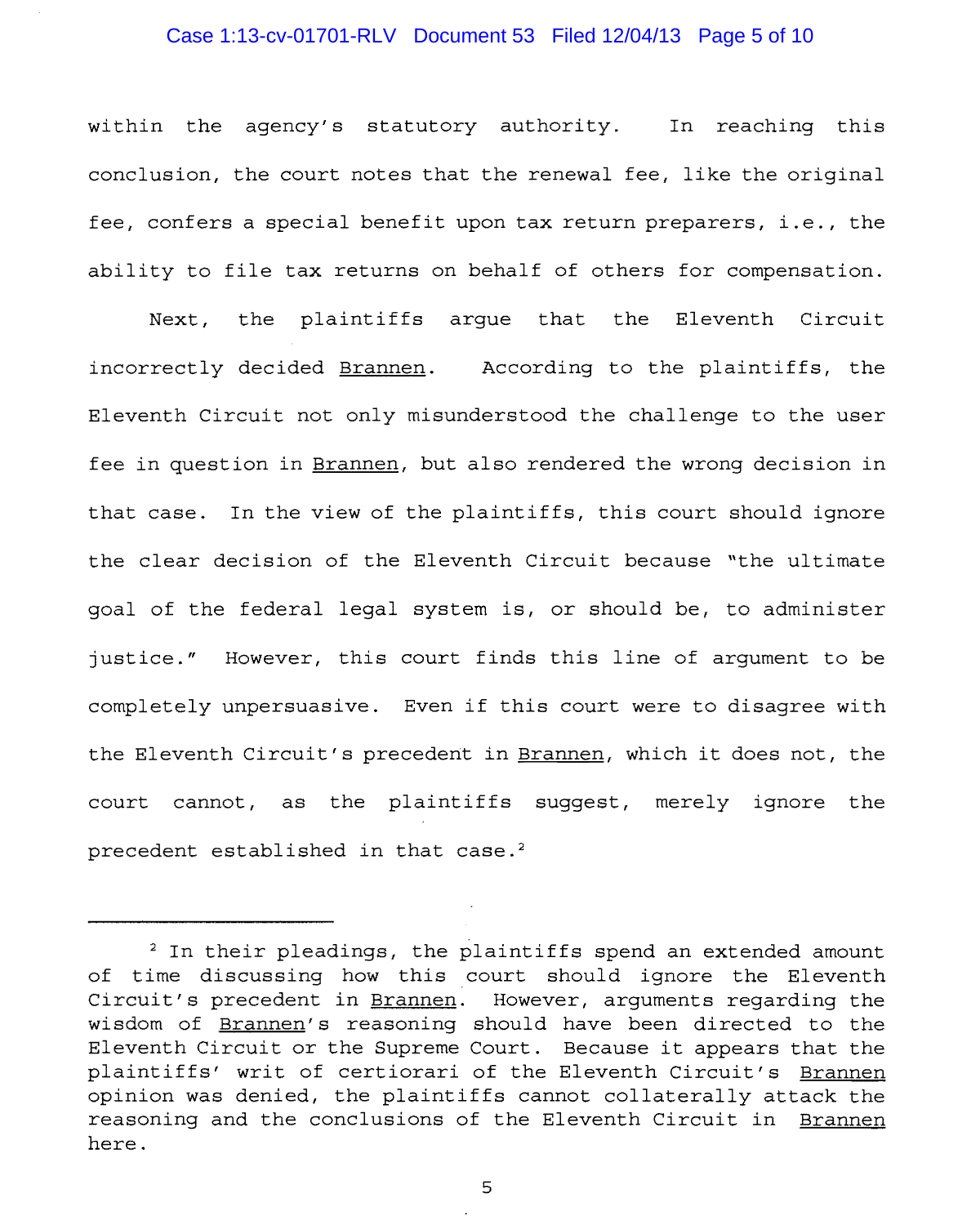# Case 1:13-cv-01701-RLV Document 53 Filed 12/04/13 Page 6 of 10

Next, the court turns to the plaintiffs' argument that this court should look to Loving, for guidance. The court concludes that the Loving case has no applicability to this case. In reaching this conclusion, the court notes that the D.C. District Court in the Loving case reviewed the competency testing and continuing education requirements for return preparers who are not attorneys, accountants, or enrolled agents, i.e., so-called "registered tax return preparers." However, the competency testing and continuing education requirements for "registered tax return preparers" are not being challenged by the plaintiffs here. In this case, like in Brannen, the plaintiffs challenge the authority of the government to charge user fees associated with the issuance of PTINs. As the defendant correctly noted, the Eleventh Circuit disagreed with a prior challenge of the government's authority to impose the PTIN user fees. Again, as the defendant correctly notes in its motion for summary judgment, the Loving case specifically held that Congress authorized the PTIN scheme via a different statutory authority than the testing and competency requirements for registered tax return preparers, which were at issue in the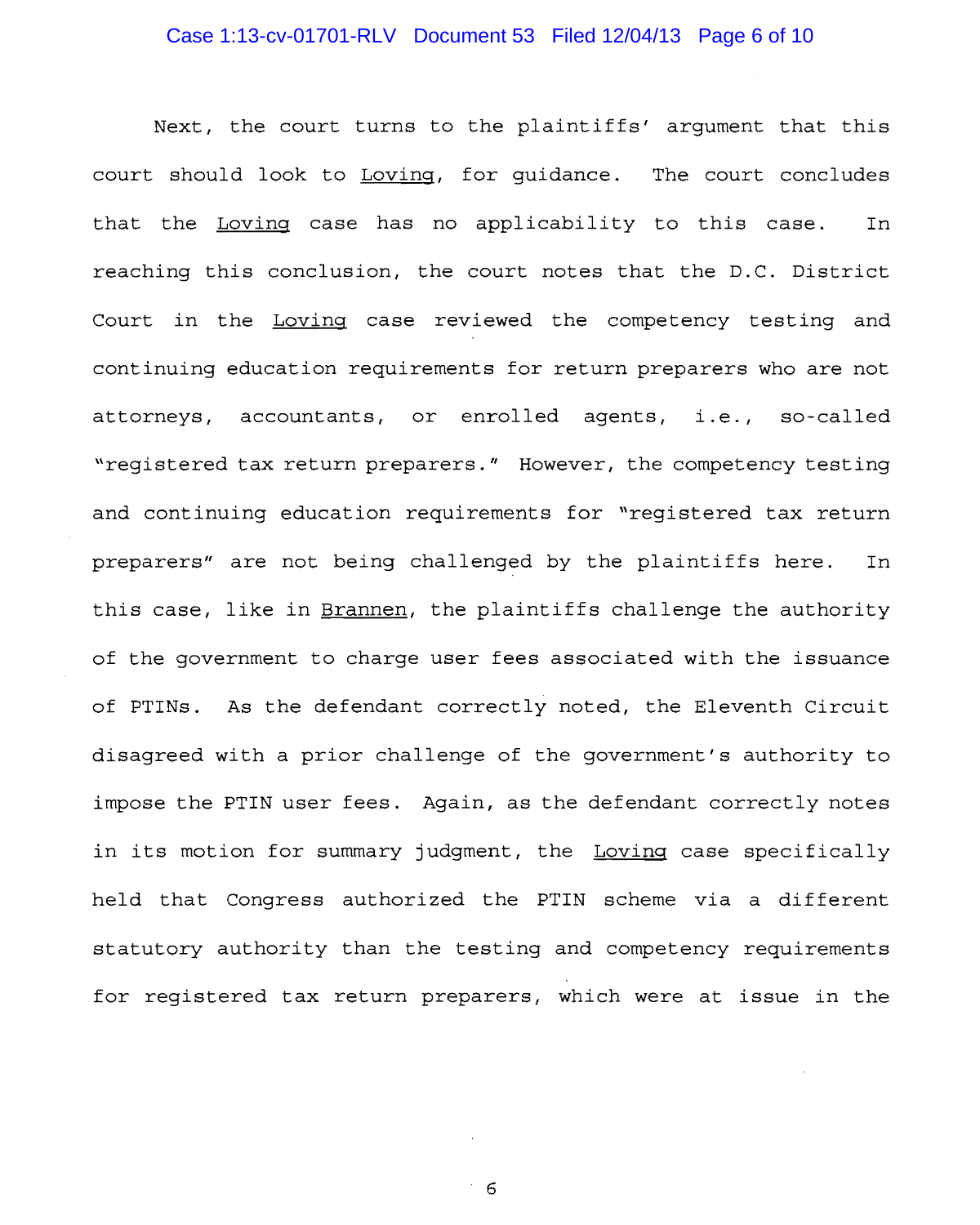# Case 1:13-cv-01701-RLV Document 53 Filed 12/04/13 Page 7 of 10

Loving case. Therefore, the court concludes that Loving has no applicability to the facts of this case. $3$ 

Having concluded that the original as well as the renewal PTIN user fees are lawful, the court turns to the plaintiffs' remaining argument, i.e., that the \$50.00 annual user fee is either arbitrary and capricious or excessive. In reviewing the plaintiffs' challenge of the amount of the annual fee, the court reviewed 31 u.s.C. § 9701. According to § 9701(b), "each charge shall be (1) fair; and  $(2)$  based on- $(A)$  the costs to the Government;  $(B)$  the value of the service or the thing to the recipient; (C) public policy or interest served; and (D) other relevant facts." For the reasons set forth on pages 17-19 of the defendant's motion for summary judgment, the court concludes that the \$50.00 annual user fee satisfies the requirements of  $\S$  9701(b). While the plaintiffs focus on the costs of the program to the government, the court notes that 31 U.S.C. § 9701 requires an evaluation of several factors and not just on the costs of the program to the government.

<sup>&</sup>lt;sup>3</sup> In their pleadings, the plaintiffs also seem to ignore the fact that the Loving case is not a final order as the government in that case appealed the district court's order. Furthermore, the court notes that the Loving case has no impact on any of the PTIN fees at issue in this case.'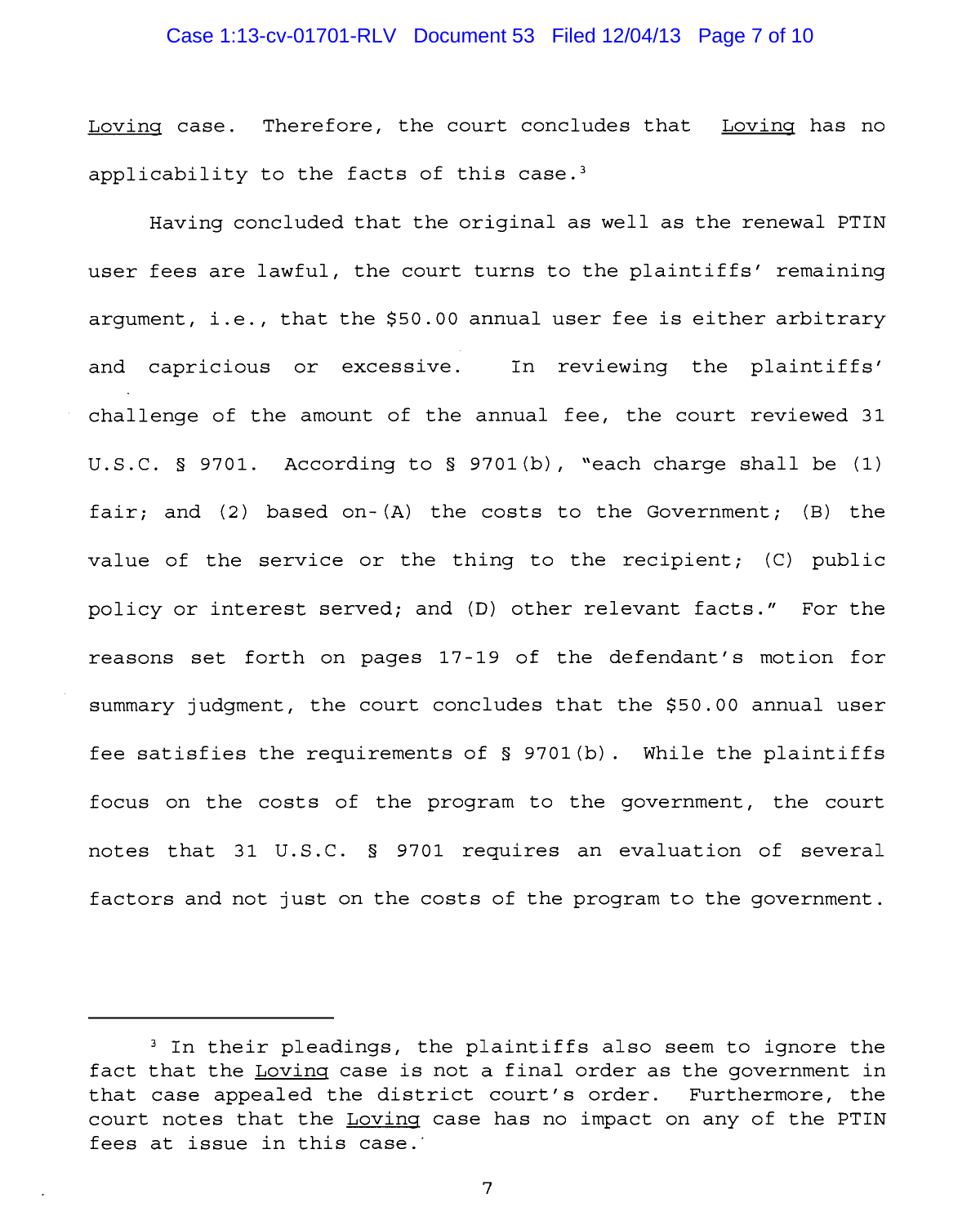# Case 1:13-cv-01701-RLV Document 53 Filed 12/04/13 Page 8 of 10

Next, the plaintiff argues that the annual fee in question is not linked directly to the costs of the program. However, the court concludes that this argument ignores the evidence submitted by the defendant that indicates that the government calculated the full costs to the government of administering the PTIN application and renewal program to be \$50.00 per application or renewal. See 75 Fed. Reg. 60316, 60318. Given this evidence, the court concludes that the \$50.00 annual fee was not arrived at in an arbitrary and capricious manner.

Next, the court turns to the plaintiffs' argument that the fee in question is excessive.

In an attempt to defeat the government's motion for summary judgment, the plaintiffs also submitted two declarations from Carol A. Campbell, who is the Director of the Return Preparer Office with the IRS. According to these declarations, the IRS received approximately \$105 million in PTIN fees and competency testing fees as of 2012, while incurring only \$54 million in costs as of the end 2012. In the view of the plaintiffs, this evidence creates a question of material fact regarding whether the annual fee or the renewal fees are excessive. However, this argument ignores the fact that a government agency such as the IRS may permissibly spread its costs over multiple years. See generally Barahona v.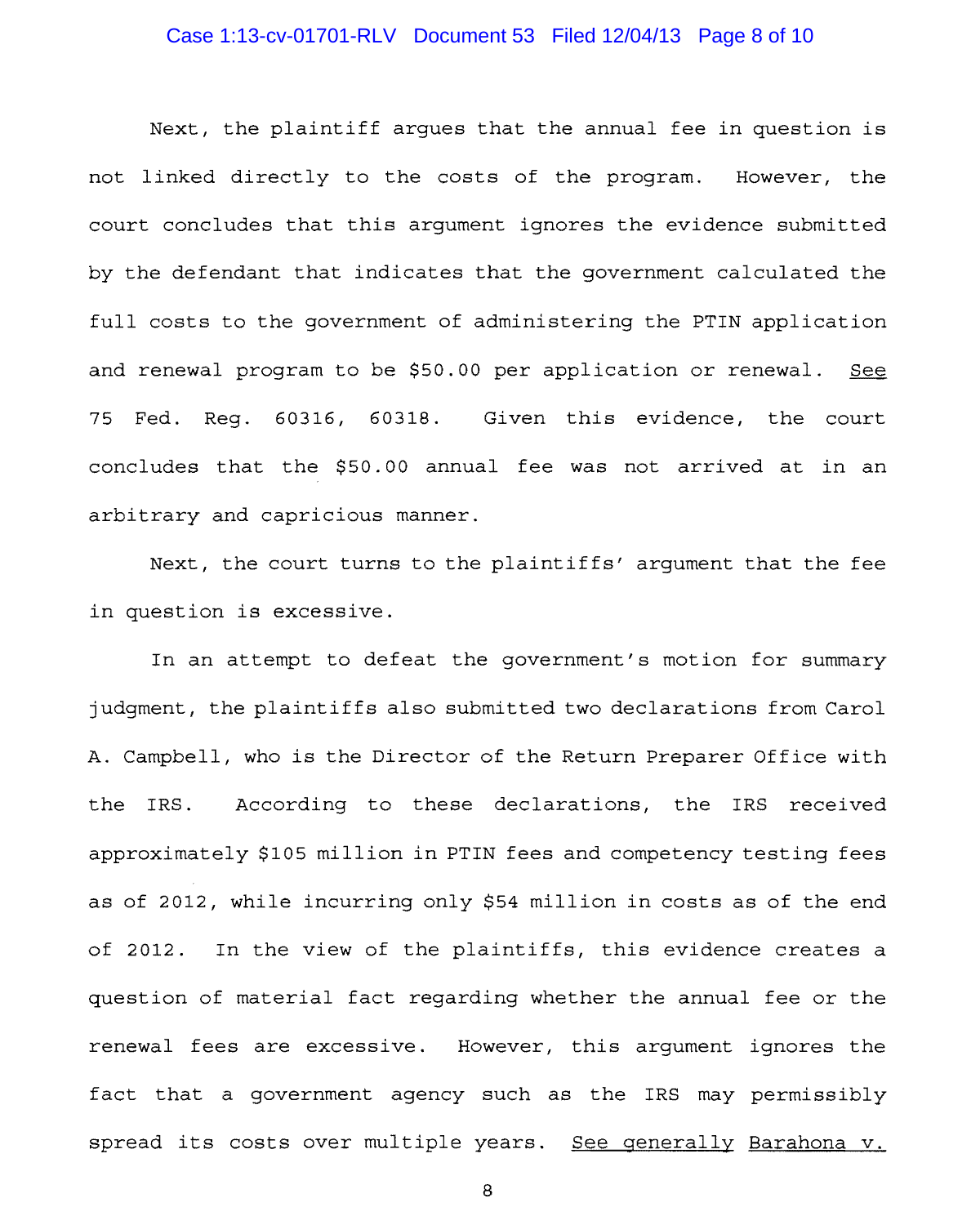### Case 1:13-cv-01701-RLV Document 53 Filed 12/04/13 Page 9 of 10

Napolitano, 2011 WL 4840716 (S.D.N.Y Oct. 11, 2011). As the defendant correctly notes, the United States Supreme Court in Evansville-Vanderburgh Airport Authority v. Delta Airlines, Inc., 405 U.S. 707, 719 720 (1972), held that the validity of a tax could be determined by comparing the total revenue with total outlays. However, the Supreme Court in Massachusetts v. United States, 435 U.S. 444, 470 n.25 (1978), also held that a user fee may not be excessive even if the agency/s revenues in anyone year exceeded the agency/s outlays in any given year. Here, there is evidence in the record that the PTIN program has not been fully implemented. According to the defendant, excess monies collected by the IRS in 2012 will be used in future years to rollout other aspects of the program. And, this fact has not been disputed by the plaintiffs. Given this evidence and because Ms. Campbell/s declarations do not challenge the government's evidence on this point, the court concludes that Ms. Campbell's declarations do not establish that there is a material fact in dispute regarding whether the \$50.00 annual renewal fee is excessive.

Lastly, the court notes that the plaintiffs argue that the government should not be allowed to allocate any monies to do suitability or compliance checks associated with the issuance of PTIN numbers in light of Loving. According to the plaintiffs, any